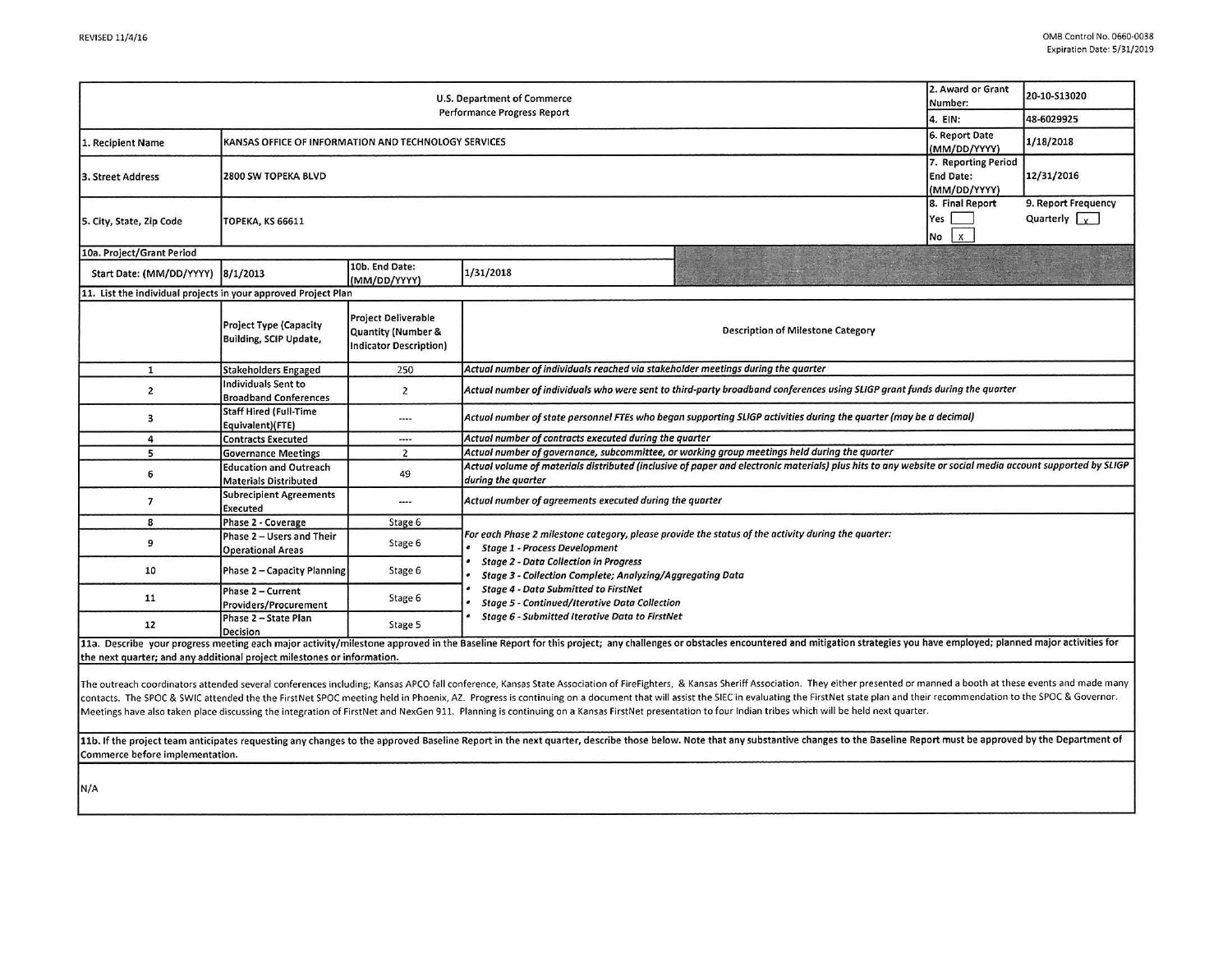| 11c. Provide any other information that would be useful to NTIA as it assesses this project's progress.                                                    |                               |  |                                                               |                      |                               |                   |                 |                                         |                                          |  |
|------------------------------------------------------------------------------------------------------------------------------------------------------------|-------------------------------|--|---------------------------------------------------------------|----------------------|-------------------------------|-------------------|-----------------|-----------------------------------------|------------------------------------------|--|
| We are continuing to engage stakeholders and provide a postive outlook for FirstNet while awaiting the national vendor selection and the state plan.       |                               |  |                                                               |                      |                               |                   |                 |                                         |                                          |  |
| 11d. Describe any success stories or best practices you have identified. Please be as specific as possible.                                                |                               |  |                                                               |                      |                               |                   |                 |                                         |                                          |  |
| Nothing new to add this quarter.                                                                                                                           |                               |  |                                                               |                      |                               |                   |                 |                                         |                                          |  |
| 12. Personnel                                                                                                                                              |                               |  |                                                               |                      |                               |                   |                 |                                         |                                          |  |
| 12a. If the project is not fully staffed, describe how any lack of staffing may impact the project's time line and when the project will be fully staffed. |                               |  |                                                               |                      |                               |                   |                 |                                         |                                          |  |
| 12b. Staffing Table - Please include all staff that have contributed time to the project. Please do not remove individuals from this table.                |                               |  |                                                               |                      |                               |                   |                 |                                         |                                          |  |
| Job Title                                                                                                                                                  | FTE%                          |  | Project (s) Assigned                                          |                      |                               |                   |                 |                                         |                                          |  |
| <b>SWIC</b>                                                                                                                                                | 0.54                          |  | Provide oversight of all SLIGP activities<br>No Change        |                      |                               |                   |                 |                                         |                                          |  |
| <b>OEC Trainer</b>                                                                                                                                         | 0.00                          |  | Dissemination of SLIGP information to general public          |                      |                               |                   |                 |                                         | No Change                                |  |
| <b>OEC Trainer</b>                                                                                                                                         | 0.00                          |  | Dissemination of SLIGP information to general public          |                      |                               |                   |                 |                                         |                                          |  |
| Outreach Coordinator                                                                                                                                       | 1.00                          |  | Education and outreach of PSBN to general public              |                      |                               |                   |                 |                                         |                                          |  |
| Outreach Coordinator                                                                                                                                       | 1.00                          |  | Education and outreach of PSBN to general public<br>No Change |                      |                               |                   |                 |                                         |                                          |  |
| <b>Grant Administrator</b>                                                                                                                                 | 1.00                          |  | Administer SLIGP grant                                        |                      |                               |                   |                 |                                         |                                          |  |
| 13. Subcontracts (Vendors and/or Subrecipients)                                                                                                            |                               |  |                                                               |                      |                               |                   |                 |                                         |                                          |  |
| 13a. Subcontracts Table - Include all subcontractors. The totals from this table must equal the "Subcontracts Total" in Question 14f.                      |                               |  |                                                               |                      |                               |                   |                 |                                         |                                          |  |
| Name                                                                                                                                                       | <b>Subcontract Purpose</b>    |  | Type<br>(Vendor/Subrec.)                                      | RFP/RFQ Issued (Y/N) | Contract<br>Executed<br>(Y/N) | <b>Start Date</b> | <b>End Date</b> | <b>Total Federal Funds</b><br>Allocated | <b>Total Matching Funds</b><br>Allocated |  |
| KUCR                                                                                                                                                       | GIS, data processing, mapping |  | Vendor                                                        | N                    | Y                             | 7/21/2015         | 8/31/2015       | \$32,155.00                             | \$0.00                                   |  |
| KUCR                                                                                                                                                       | GIS, data processing, mapping |  | Vendor                                                        | N                    | Y                             | 10/26/2015        | 12/31/2015      | \$25,495.00                             | \$0.00                                   |  |
|                                                                                                                                                            |                               |  |                                                               |                      |                               |                   |                 |                                         |                                          |  |
|                                                                                                                                                            |                               |  |                                                               |                      |                               |                   |                 | \$57,650.00                             |                                          |  |
| 13b. Describe any challenges encountered with vendors and/or subrecipients.                                                                                |                               |  |                                                               |                      |                               |                   |                 |                                         |                                          |  |
|                                                                                                                                                            |                               |  |                                                               |                      |                               |                   |                 |                                         |                                          |  |